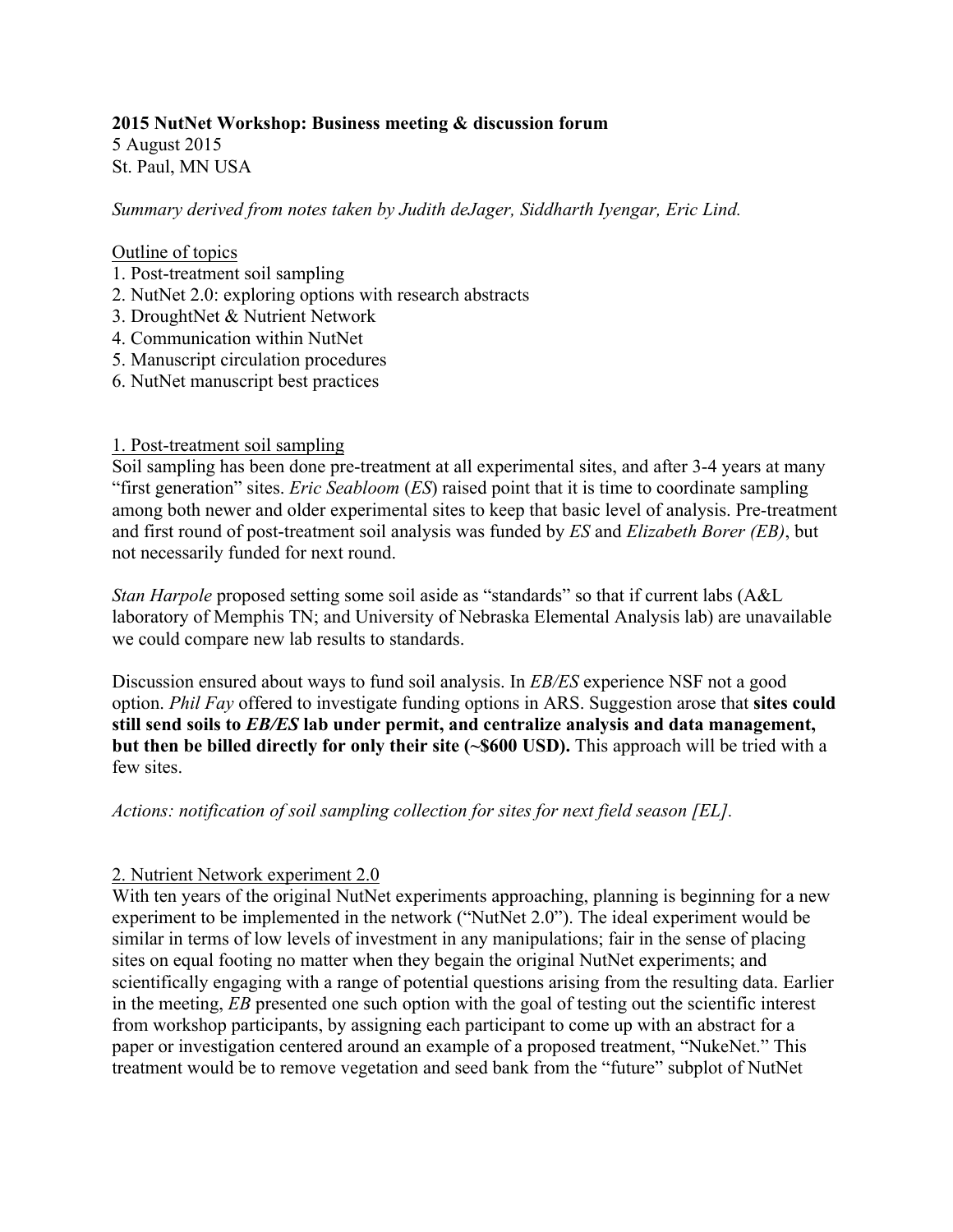plots. Abstracts covered a range of community and ecosystem ecology topics with additional add-on ideas as well.

The decision about what experiment to move forward with (if any) has not been made. The process for that decision will be decided on by a representative group of NutNet participants, will full Network input (including future opportunities to brainstorm scientific questions and debate methods).

An 'exit strategy' for PIs who cannot or do not wish to participate in the Network should be established, including a final sampling protocol.

*Actions: \* Create process for designing NutNet 2.0 experiment with network input [NutNet Steering committee]*

*\* Create final sampling plan for sites leaving network [EL / EB / ES]*

# 3. DroughtNet & Nutrient Network

DroughtNet (http://wp.natsci.colostate.edu/droughtnet/) is a new network of existing and future experiments to examine the influence of reduced precipitation on ecosystems. The International Drought Experiment (IDE) portion of DroughtNet is a new experiment being set up to manipulate rainfall, and is being planned to occur at many NutNet sites as well as other grassland locations.

The issue discussed was how to link, or best incorporate, DroughtNet and NutNet. One way is to cross nutrient availability with precipitation manipulation. Proposals to do so included building a larger shelter than the minimum IDE shelter, and adding nutrients (e.g. N+P+K) to a subplot, or embedding a smaller IDE shelter into the existing subplot framework of NutNet. *Laureano Gherardi and Laura Yahdjian* offered to push this forward as members of the DroughtNet leadership team. A breakout group also was formed to pursue discussions further.

# *Action: a recommended setup for integrating DroughtNet and NutNet [?]*

# 4. Communication within NutNet

*EL* reminded workshop participants to keep the network and especially HQ (*EL, EB, ES*) abreast of site-level projects centered on NutNet, especially "broader impacts" related items such as education, outreach, training, and popular press notices. *Stan Harpole* suggested distributing to each PI a list of papers that have used data from their site(s), something that would be mutually beneficial to track. An additional reminder was given that the abstract system online (http://nutnet.org/research-abstracts, login required) should be used to propose and track manuscripts, including basic data needs and proposed timelines.

# 5. Manuscript Circulation procedures

*Jon Bakker* initiated discussion over circulation of manuscripts. Many authors can feel left out of papers if they are circulated too far along the process (i.e. are a nearly finished product when circulated). He proposed initiating a "webinar" or skype call to discuss theory of paper and rationale before too far along the process, so that others can help shape or decide to participate at an earlier stage.